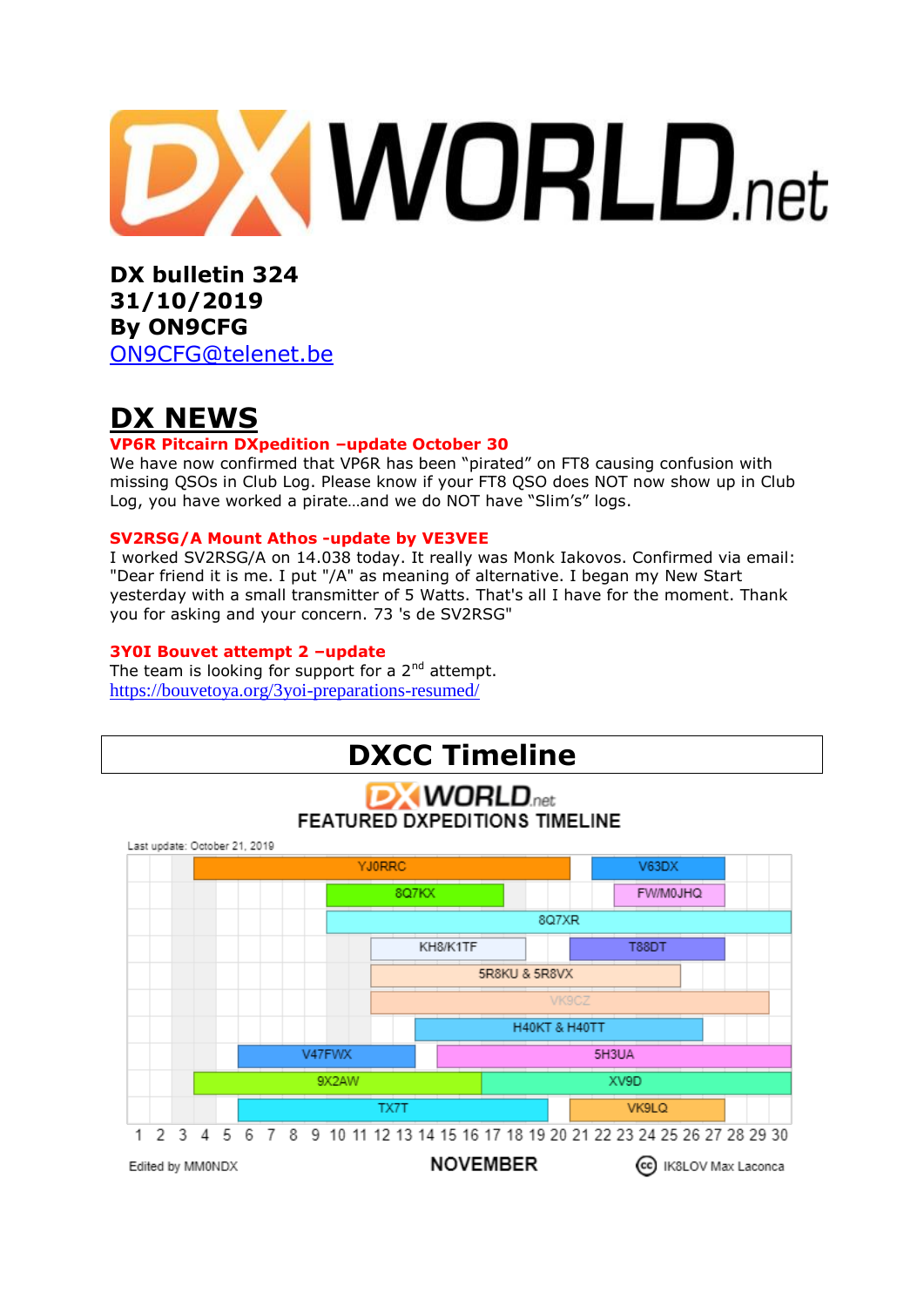# **DXCC This week on HF**

**6O, SOMALIA** Ali, EP3CQ is once again active as 6O1OO until end November. Activity when time permits mainly using FT8.

**9X, RWANDA** Harald, DF2WO will once again be QRV as 9X2AW from Kigali between November 4 and November 16. Operation using CW, SSB, RTTY and FT8. QSL via M0OXO OQRS and LoTW.

**D6, COMOROS** The International MDXC team is active as D68CCC until November 1. A large team with Antonio, IZ8CCW as team leader will be on air with 5 stations from 160 to 10 meter using CW, SSB, RTTY and FT8. QSL via IK2VUC.

<http://www.mdxc.org/d68ccc/>

#### **FH, MAYOTTE**

#### **FR, REUNION**

Willi, DJ7RJ is once again active as FH and FR/call until November 4. Focus on top band from Mayotte. QSL via home call.

**FH, MAYOTTE** Stephan, DL9HAL is operating as FH/call until early November.

Operation on HF using CW, SSB and FT8. QSL via M0OXO.

**FK, NEW CALEDONIA** Jan, F6EYB is operating as FK8CJ from Noumea until end 2019. Operation on 30, 20 and 17 meter. QSL via LoTW or home call.

**FO/M MARQUESAS ISL** Members of the CAN-AM DXpedition Group will be operating from the island of Hiva Oa in the Marquesas Islands for 10-12 days between November 6-17. The Marquesas Islands rank #60 on Club Log DXCC "most wanted" list.

Operations will include all available bands 160m-10m and CW, SSB and FT8. Operators are: F6BCW, K4UEE, K5PI, W5MJ, W5SJ, W5RF, VA7DX and VE7KW. This includes operators from TX5T last year. QSLs will be available via Direct and LoTW. <http://www.marquesas2019.com/>

**HC, ECUADOR** Uwe, DL8UD is operating as HC5M until November 1. Operation from 160 to 6 meter using CW and SSB. QSL via DL8UD, direct or bureau.

**HS, THAILAND** Ralph DL9MWG and Uli DL1HUH be operating from Bangkok in November: Ralph signs HS0ZOM between November 3-6 and Uli as HS0ZON from November 6-10. Both are grateful to Champ E21EIC for his help in obtaining the necessary operating permits. QSL via homecalls, direct or bureau.

**J6, ST LUCIA** Members of MARCO, The Medical Amateur Radio Council, Ltd are QRV until November 2 as J68MD. QSL via N2HIW but LoTW and Club Log may also be utilized depending on internet connectivity and availability.

**JW, SVALBARD** Erling, LB2PG is QRV as JW/call until November. Activity from 80 to 20 meter using SSB. QSL via home call.

**OHO, ALAND ISL** Mart, DL6UAA will once again be operating as OH0UA from November 7 until November 18. Activity from 160 to 10 meter using CW and digi. QSL via LoTW. **OX, GREENLAND** Operators Thomas OZ1AA, Bo OZ1DJJ, Dave OZ5DM, Mikkel OZ7AKT and Alex OZ7AM operate as OX1AA, OX3LX, OX5DM, OX7AKT and OX7AM from

Kangerlussuaq until November 1. QRV with 4 stations from 160 to 10 meter using CW, SSB and FT8. QSL for OX3LX via OZ0J direct or bureau, all others via LoTW, Club Log OQRS or via OZ1ACB.

**P4, ARUBA** Jaap, PA7DA is operating as P4/call until October 31. Activity in 'holidaystyle' on 40, 20 and 10 meter using CW, SSB and FT8. QSL via home call.

**PJ2, CURACAO** Erik, ON4ANN is ORV as PJ2/call until November 2. Operation on HF. QSL via home call.

**PJ7, ST MAARTEN** Phil, N2HX is once again operating as PJ7PL until November 4. Look for him on HF using SSB, RTTY, FT4/8. QSL via home call.

**S7, SEYCHELLES** Martin OK1FZM and Lenka OK1WZM are active from the Seychelles as S79ZM until October 31. QRV in 'holiday-style' from 80 to10 meter. QSL via OK1FZM.

**TR, GABON** Roland is once again QRV as TR8CR from Libreville. Activity during October-November from 40 to 17 meter using CW and SSB. QSL via F6AJA.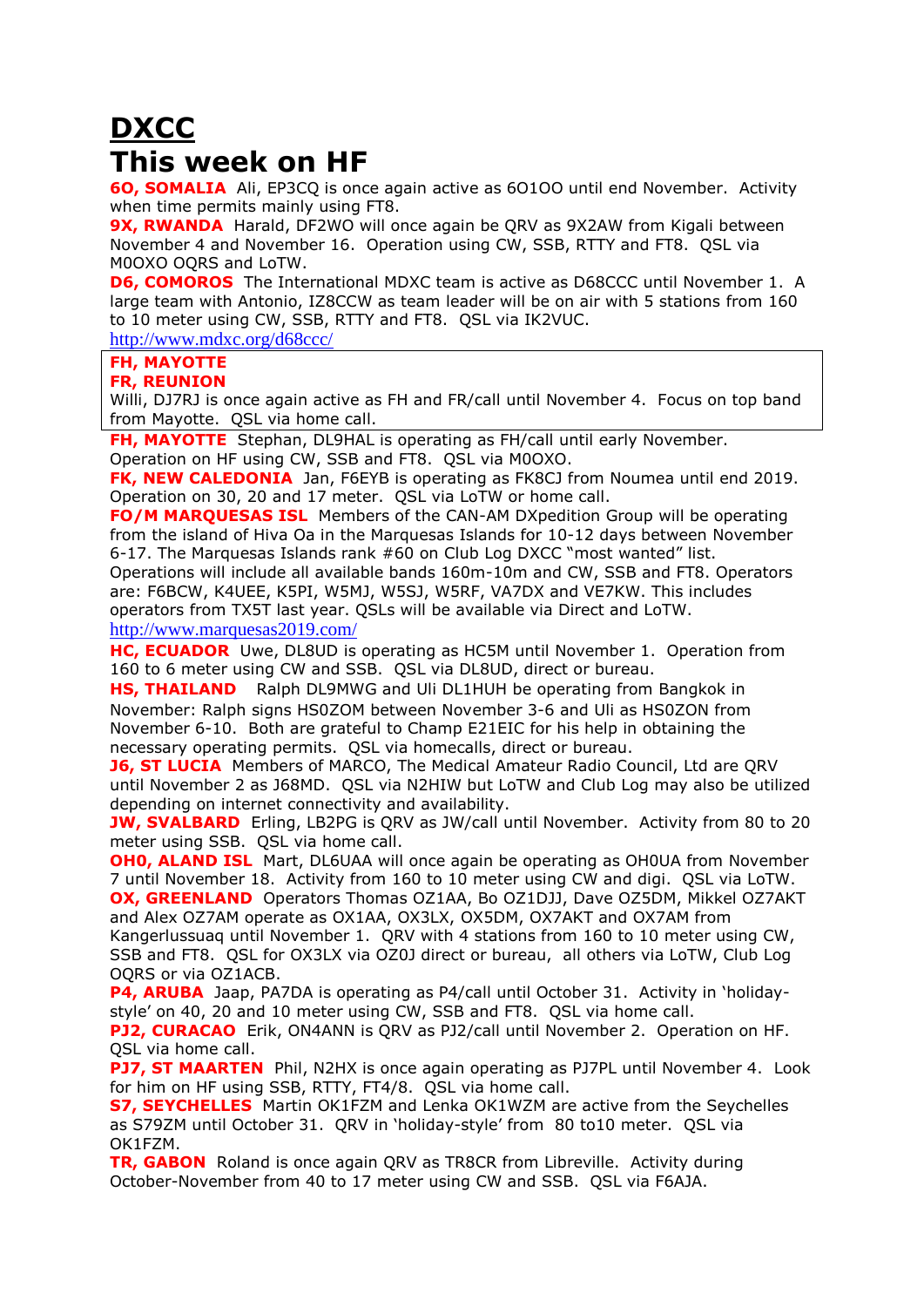**V4, ST KITTS** Garry, G0FWX will once again be QRV as V47FWX between November 6 and November 13. Operation in 'holiday-style'. QSL via M0URX.

**VK9N, NORFOLK ISL** Jacek SP5EAQ (SSB), Mek SP7VC (digital) and Marcin SP5ES (CW) are active from Norfolk: SP5EAQ until November 4 as VK9NE, SP5ES until November 4 as VK9NG. QSL via SP7VC, direct or bureau, LoTW. [http://vk9n-](http://vk9n-2019.dxing.pl/)[2019.dxing.pl/](http://vk9n-2019.dxing.pl/)

**VP6, PITCAIRN ISL** A large team of 14 operators such as EY8MM, N2TU, W0GJ is operating as VP6R until November 1. Operation from 160 to 6 meter using CW, SSB, RTTY and FT8. QSL via Club Log OQRS, LoTW. <https://pitcairndx.com/>

**VU7, LAKSHADWEEP ISL** Shabu, M0KRI and others are operating as VU7RI until November 3. Operation from 80 to 6 meter with a focus on the higher bands using CW, SSB and FT8. QSL via M0KRI, LoTW and Club Log. [https://vu7ri.com](https://vu7ri.com/)

**XV, VIETNAM** Yosuke, JJ1DQR is active from Da Nang as 3W9QR until November 1. Activity from 40 to 6 meter using SSB. QSL via home call, direct or bureau. **ZD8, ASCENSION ISL** Steve, WB4GHY is once again operating as ZD8SC until November 11. Operation during his spare time from 80 to 10 meter using SSB, FT8 and FT4. QSL via home call direct and LoTW.

# **Coming up soon**

**8Q, MALDIVES** Tommy, DL8KX will be QRV from Baa Atoll as 8Q7KX. Activity from November 10 until November 17 on 40, 30, 20, 15 and 10 meter using CW only. **8Q, MALDIVES** Roly, ZL1BQD will be operating as 8Q7XR between November 10 and December 30. QRV from 80 to 10 meter using CW, SSB and FT8. QSL via home call. **C5, THE GAMBIA** Artur, SQ7RAI will be operating as C5/call from November 12 until November 20. Operation from 20 to 6 meter using SSB and FT8. QSL via home call, LoTW.

**KH8, AMERICAN SAMOA** Tom, JA1VND will be operating from Pago Pago as KH8/K1TF between November 12 and November 18. Activity on HF using CW, SSB and digi. QSL via home call, LoTW.

**VK9C, COCOS KEELING** Keith GM4YXI and Chris GM3WOJ will once again be active as VK9CZ between November 12 and November 29. Activity from 160 to 10 meter using CW, SSB and some FT8. QSL via LoTW and Club Log OQRS. [http://www.vk9cz2019.com](http://www.vk9cz2019.com/)



# **QSL Preview**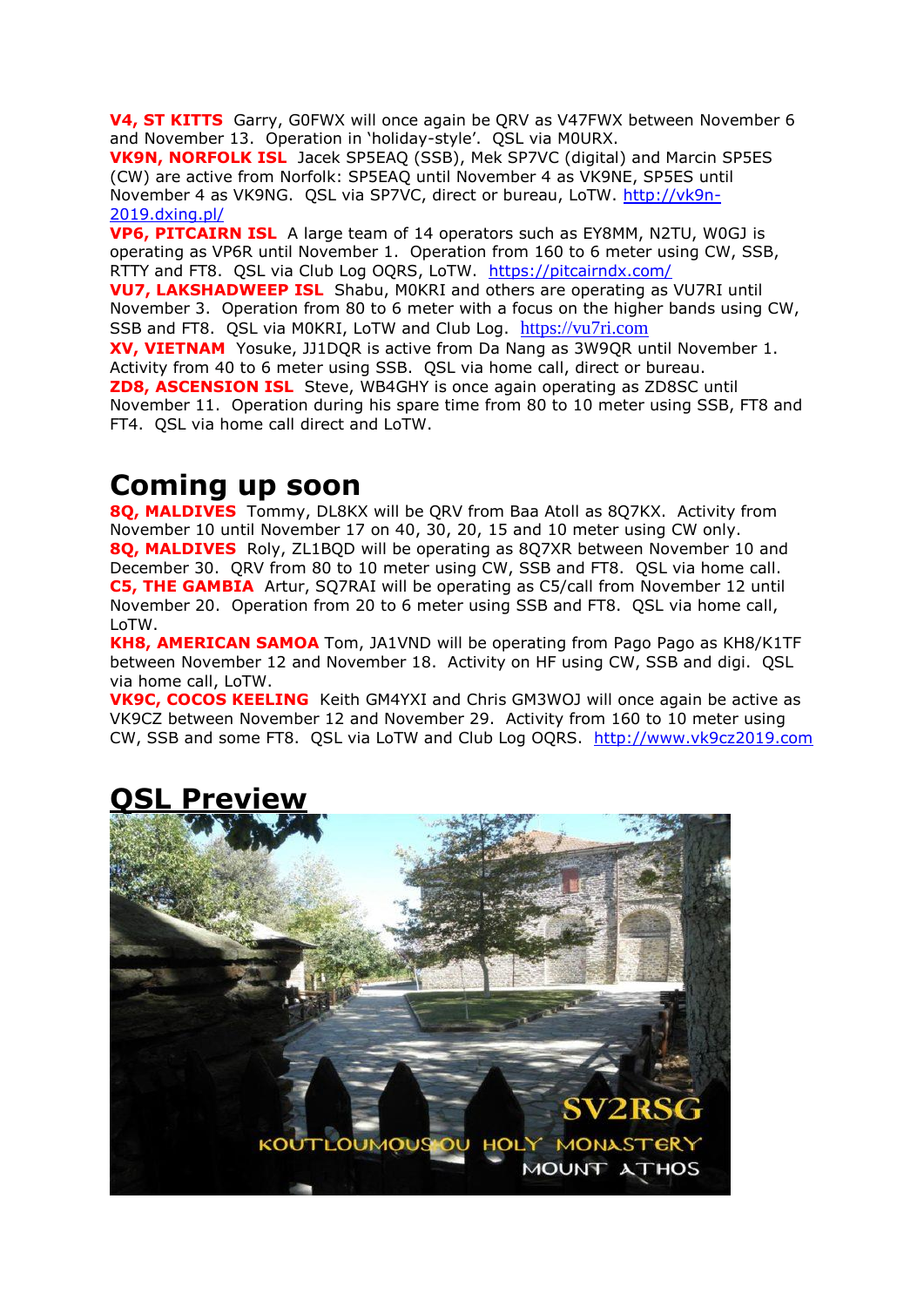# **IOTA This week on HF**

## **ASIA**

**AS-206 Suga Isl** Nara DX Association will be active from Suga Island as JK3ZXK/2 between November 2-4. The members are Tosy JA3FGJ, Hid JA3KGF and Joe JJ3PRT. They will be QRV from 40 to 17 meter using CW, SSB and FT8 mode. Focus on EU and NA. QSL via JP3AYQ. Direct only, no Bureau.

### **NORTH AMERICA**

**NA-077 Anticosti Isl** Eric, VA2IDX will be QRV as VA2IDX/P between November 2-6. Operation QRP on 40 and 20 meter using CW and maybe some SSB. QSL via home call.

### **OCEANIA**

**VANUATU IOTA DXpedition** Sergei RZ3FW and Sergei R4WAA will be active from Vanuatu as YJ0RRC during November 2019. **OC-035 Efate Isl** November 14-20 YJ0FWA **OC-104 Gaua Isl** November 4-7 YJ0RRC **OC-111 Tongoa Isl** November 8-13 YJ0RRC YJ0RRC from 40 to 18 meter using CW, SSB and digi with 2 stations. YJ0FWA will also be on 160 and 80 meter. Full planning:<https://r4waa9.wixsite.com/yj0rrc>

# **Coming up soon**

### **AFRICA**

**AF-057 Nosy Ne** Hiro JF1OCQ and Kuni JA8VE will be active as 5R8KU and 5R8KU between November 12 and November 25. Operation on HF using CW, SSB and digi.

## **NORTH AMERICA**

**NA-008 Ellesmere Isl** Alex VE1RUS and Pierre VE3TKB will once again be QRV as VY0ERC from the Eureka Amateur Radio Club station between November 9 and December 6. They will operate SSB, CW, FT8 and RTTY mostly on 40 and 20 meter. QSL via M0OXO's OQRS and LoTW.

## **OCEANIA**

**OC-237 Biawak Isl** Look for YE1AR/P, YC1KK/P, YC1BIQ/P and YB1MAE/P between November 7 and November 14. Operation from 160 to 10 meter using CW, SSB and FT8.

# **ANNOUNCEMENTS Announced DX**

# *THE NEWCOMERS*

**3D2, ROTUMA** The next 3D2AG/p Rotuma Island one-op DXpedition is planned for the end of November / early December 2019; weather and transport permitting, for 3 or 4 weeks. Focus will be on low bands including 160 and 60 meter, with QRO when required. **5U, NIGER** Pierre, HB9AMO will once again be active as 5U9AMO between November 15 and November 25. An entry in the CQWW CW contest is included. Operation from 160 to 10 meter before the contest. OSL via M0URX. <http://www.hb9amo.net/5u9amo.php> **C6, BAHAMAS** The C6AGU team will be operating from Wood Bay between November 15 and December 9. QSL via HA7RY.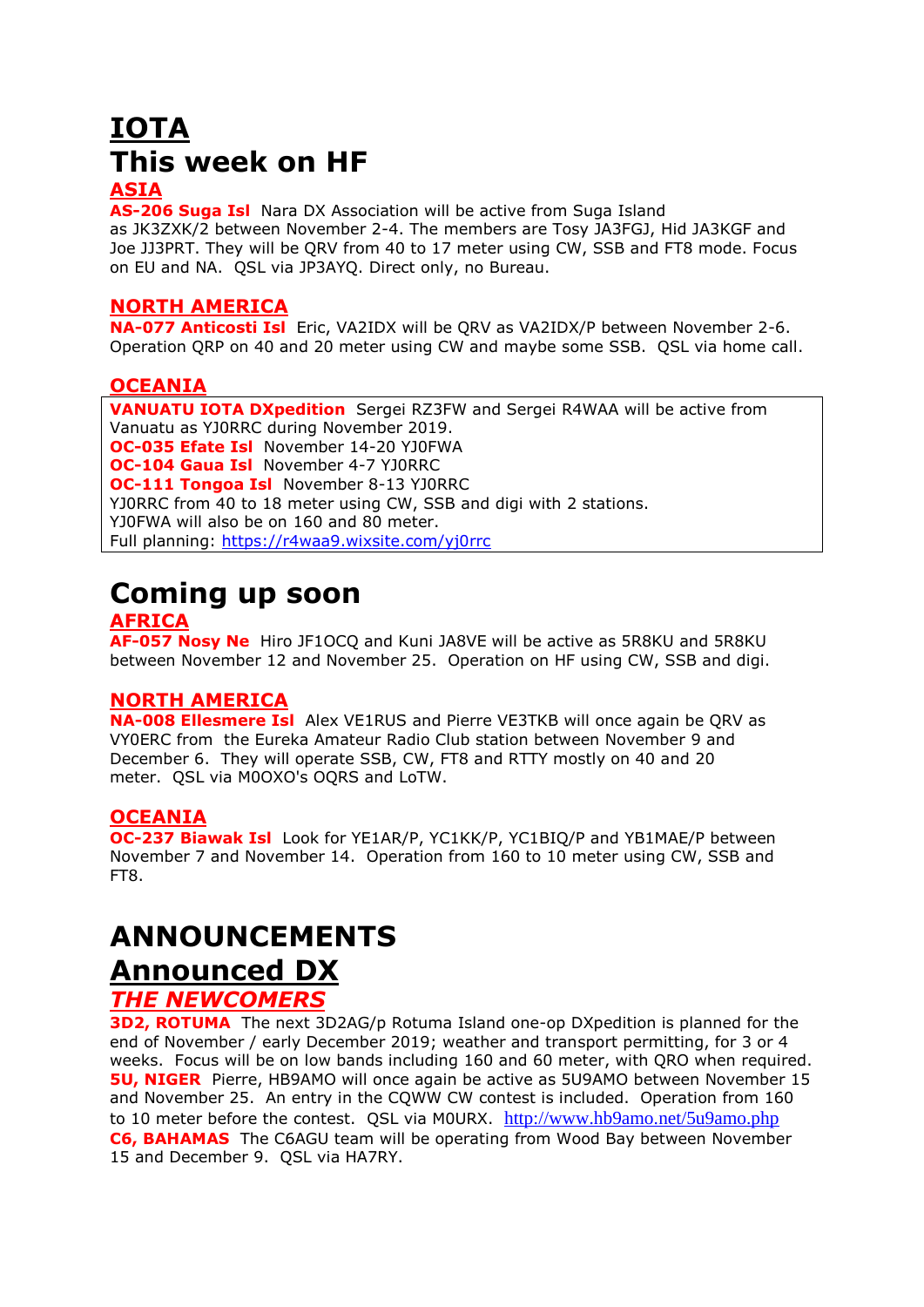**E4, PALESTINE** The next F6KOP team DXpedition will be from Palestine during February 5-17, 2020. QSL via F5GSJ direct or bureau, LoTW and OQRS. More to follow. <https://palestine2020.wordpress.com/>

**T8, PALAU** Nobuaki, JA0JHQ will once again be active as T88PB during December 6-8. Operation on HF. QSL via home call.

**VP2M, MONTSERRAT** George, K2DM (ex[-VP2MDG\)](https://dx-world.net/vp2mdg-vp2mmx-montserrat/) will be active with his new callsign (VP2MDM) during the CQWW CW contest (Nov 23-24, 2019). QSL via LoTW.

**YS, EL SALVADOR** Andy DH8WR, Tom DJ6TF, Werner DJ9KH, Frank DL1KWK, Dietmar DL2HWA, Norbert DL2RNS, Georg DL4SVA, Olaf DL7JOM, Rolf DL7VEE and Franz DL9GFB will be operating as HU1DL between January 30 and February 13 2020. This DX-pedition was possible with the help of YS1GMV, YS1AG, YS1MAE, YS1RS, YS1MS and team members of HU2DX (2012). QRV with 3 stations non-stop from 160 to 17 meter using CW, SSB and digi. More to follow.

# *THE REMINDERS*

**3B8, MAURITIUS** Olof, GOCKV and others will be operating as 3B8M during the CQWW CW Contest (Nov 23-24). Operation before and after the contest mostly on the low bands between November 18 and November 29. QSL via M0OXO.

**5H, TANZANIA** The Italian DXpedition will be operating between February 4 and February 18 2020 from Zanzibar Island. QRV as 5I5TT (CW, SSB and RTTY) and as 5I4ZZ (FT8, FT4) with 5 stations. QSL via I2YSB. <http://www.i2ysb.com/idt/>

**5H, TANZANIA** Alex K2BB, Pavel UU0JR and others will be operating as 5H3EME and 5H3UA between November 15 and November 30 (approx). Operation on HF and VHF using CW, SSB, digi and EME. An entry in the CQWW DX CW contest is included. <http://imdx.org/>

**8Q, MALDIVES** Fabien, DF3XY will be operating as 8Q7XY between December 10 until December 23. QRV from 40 to 10 meter using FT8 and SSB.

**8Q, MALDIVES** Kasimir, DL2SBY will be active as 8Q7KB between May 4 and May 12. Operation from 80 to 6 meter using CW, SSB and digi. QSL via home call, LoTW and Club Log OQRS.

**9G, GHANA** A large team with S50A, S50R, S51DS, S51TC, S51ZJ, S54W and S57UN will be operating as 9G5W from Kokrobite between November 16 and November 27. An entry in the CQWW DX CW contest is included. QSL via S54W, LoTW, Club Log. <https://ghana.si/>

**9J, ZAMBIA** The Z2LA and 7P8LB team are planning a next trip from March 5 until March 15, 2020. Look for the team as 9J2LA. They will focus on CW and FT8 for the low bands and CW, SSB and FT8 for the higher bands. QSL via M0OXO. <http://9j2la.com/> **9M2, WEST MALAYSIA** Rich, PA0RRS will be QRV as 9M2MRS between December 3 and February 27, 2020. Activity on HF using CW and digital modes. QSL via home call, Club Log OQRS and LoTW.

**A3, TONGA** Masa, JA0RQV will be active again as A35JP between November 24 until mid-December 2020. Operation from 160 to 6 meter using CW, SSB and FT8. QSL via LoTW and Club Log OQRS.

**C5, THE GAMBIA** Don G3XTT and Alan G3XAQ will be QRV as C56DF and C56XA during, before and after the CQWW CW contest (November 23-24). QSL for C56XA via G3SWH and C56DF via G3XTT, Club Log OQRS.

**D4, CAPE VERDE** Eric, OE4AAC will be QRV as D44C from November 17 until November 30. Operation on HF. QSL via home call, Club Log OQRS.

**FO, FRENCH POLYNESIA** Robert, K5PI will be QRV from Tahiti as FO/call during the CQWW CW contest (November 23-24). Operation from 40 to 10 meter. QSL via home call.

**FS, SAINT MARTIN** Look for FS/K9NU, FS/W9ILY, FS/N9AOL, John FS/K9EL and Marco FS4WBS in December. Primary focus will be on the low bands using CW and FT8. QSL for all calls via home call, direct or bureau, Club Log OQRS, LoTW. FS4WBS goes to IZ1MHY. <http://k9el.com/SaintMartin2019/SXM2019.htm#Operating>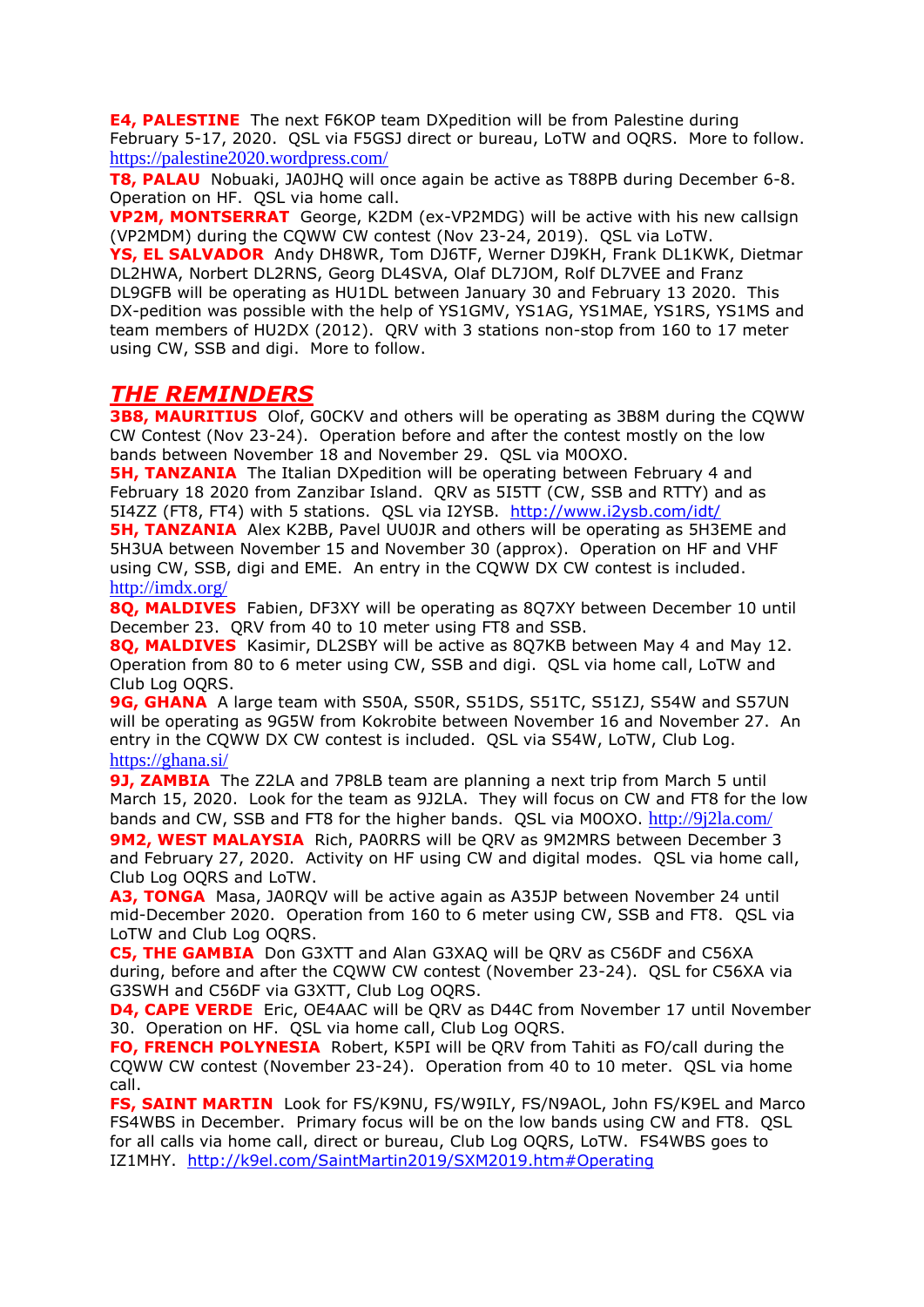**FW, WALLIS AND FUTUNA** Nobuaki, JA0JHQ will be active as FW/call from November 23 until November 27. Operation from 160 to 10 meter using CW and FT8. QSL via LoTW or via home call direct.

**J8, GRENADINES** Brian, GW4DVB will once again be active as J88PI from April 6 until April 14, 2020. Activity from 40 to 6 meter using mainly SSB and FT8. QSL via home call.

**KH4, MIDWAY ISL** Ron, KH6DV announces a trip to Midway in October 2020 for about 2 weeks. Midway Atoll is #14 on the Clublog most wanted list and has not been active for some time. The aircraft used for the logistics flights has been downsized and visitors are no longer allowed to fly to the island. Operators interested in joining the expedition should be prepared to undertake a 6.75 day ocean voyage. The vessel DXpedition veteran A/S Machias can be seen on my QRZ page KH6DV. The vessel will provide all power (2 x 27KW generators and air conditioned sleeping, operating and galley areas.) More to follow.

**KH8, SWAINS ISLAND** A large team will be operating as W8S between March 10 and March 25, 2020. Activity on all bands using CW, SSB, FT8 and RTTY with 4 stations from 2 different sites. <https://swains2020.lldxt.eu/>

**OX, GREENLAND** Henning, OZ2I will be active from Kangerlussuag as XP2I from November 20 until November 25. Activity on HF using CW. An entry in the CQWW DX CW contest is included. QSL via LoTW preferred.

**PJ4, BONAIRE** Scott, NE9U will be operating as PJ4/call between November 19-26. During the CQWW CW contest he will sign as PJ4A together with K4BAI and KU8E. QSL via home call, LoTW. PJ4A via K4BAI.

**PY0T, TRINDADE & MARTIM VAZ** ZZ0T will be the next DXpedition in 2019. Full details soon.

**T30, WEST KIRIBATI** Look for T30ET from March 18 until April 2, 2020 from Tarawa. Activity on all bands using CW, SSB, RTTY and FT8. <http://www.5b4alx.cloud/>

**T8, PALAU** Noboru, JH1OLB will once again be active from the VIP Guest Hotel as T88DT between November 21 and November 27. Activity from 160 to 6 meter using CW, SSB and digi. QSL via home call.

**TG, GUATEMALA** Dennis, KT8X will be QRV as TG4/call from November 22 until November 28. Operation in 'holiday-style' using CW, FT8 and RTTY. QSL via LoTW. **TI9, COCOS ISL** Mark XE1B and Frank HK5OKY will be active as TI9C between January 30 and February 9, 2020. Operation from 160 to 6 meter using SSB only. QSL via XE1B, LoTW and Club Log OQRS. <https://www.qrz.com/db/ti9c>

**TI, COSTA RICA** Mike W1USN and Robert AA1M will be active as TI5/calls from February 20 until March 4, 2020. Activity from 160 to 10 meter using CW, SSB and FT8. QSL via homecalls, LoTW.

**TT, CHAD** The Italian DXpedition Team is going to Chad. TT8RR for CW, SSB and RTTY, TT8XX for FT8. More to follow.

**V6, MICRONESIA** Sho, JA7HMZ will once again be active as V63DX between November 22 and November 27. Activity from 160 to 6 meter with an entry in the CQWW CW contest as V6A. QSL via homecall direct only.

**V6, MICRONESIA** Al, K7AR will be active as V63AR from the South Park Hotel in Pohnpei. Activity from November 18 until November 26. This includes an entry in the CQWW CW contest. Focus on low bands 160 and 80 meter looking for US East Coast, Caribbean and Europe.

**V6, MICRONESIA** Haru, JA1XGI will once again be QRV as V6K from Kosrae Island between December 2 and December 9. Activity from 160 to 20 meter using mainly CW with some RTTY and FT8. QSL via home call. <http://v6k.client.jp/>

**VK9L, LORD HOWE ISL** Michael, DF8AN will be QRV as VK9LQ from November 21 until November 27. Operation from 160 to 6 meter (160 if situation is good for an 160 antenna). Modes CW, RTTY, FT8 and other digital modes.

**VK9N, NORFOLK ISLAND** Janusz, SP9FIH will be QRV as VK9NK starting mid-January 2020 for a couple of weeks. Activity from 160 to 10 meter using CW, SSB and digi. QSL via home call.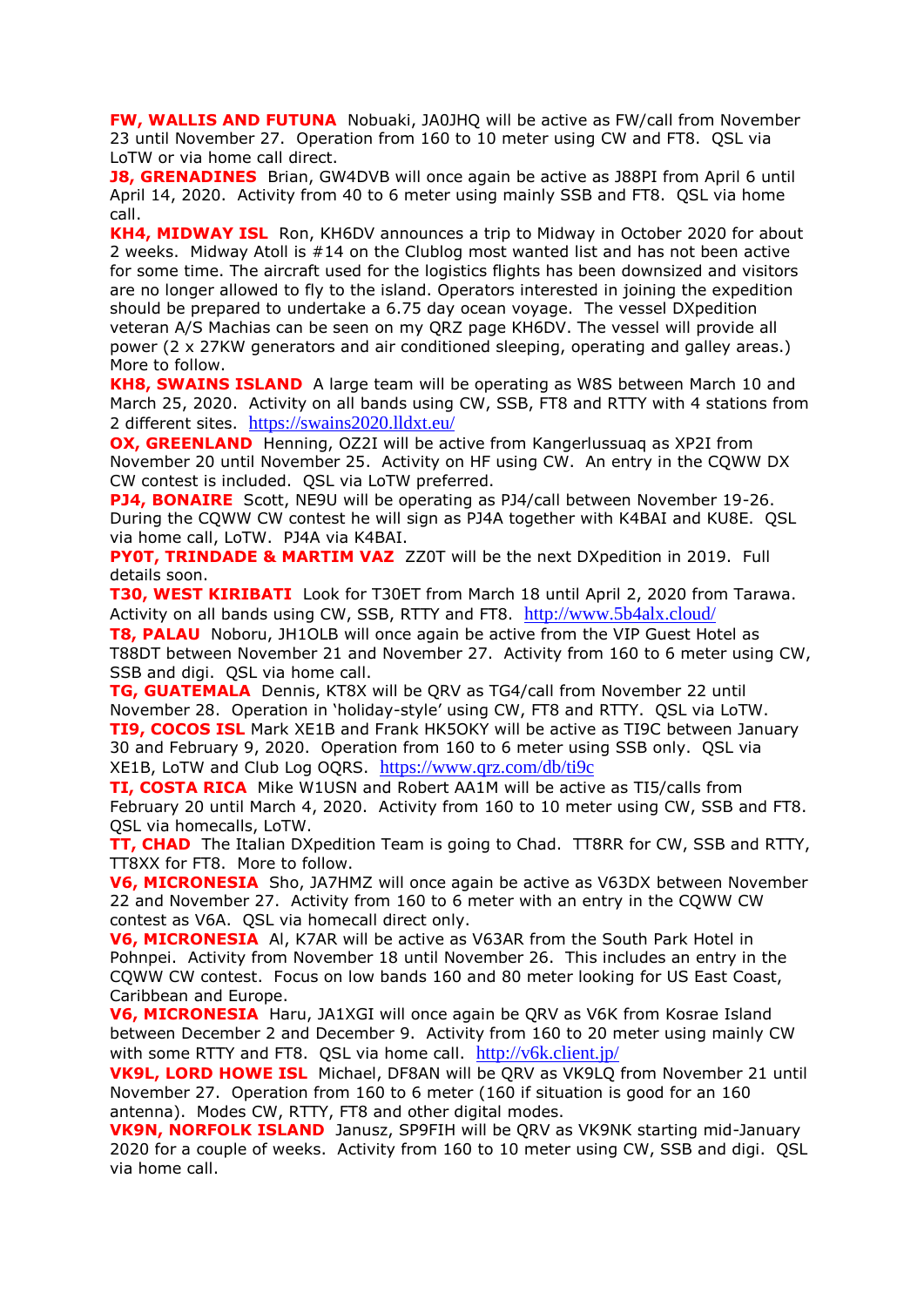**VP2M, MONTSERRAT** Duane, WV2B will be operating as VP2MDT between January 9- 15, 2020. Operation on HF using CW and SSB in 'holiday-style'. QSL via home call. **VP2V, BRITISH VIRGIN ISL** Steve, AA7V will be QRV from Tortola as VP2V/AA7V before and after the CQWW CW contest. QSL via LoTW and home call.

**VP8, SOUTH ORKNEY** After their successful VP6D Ducie Island 2018 DXpedition, the Perseverance DX Group is pleased to announce their intention to activate South Orkney Islands as VP8/VP8DXU, currently Club Log #16 most wanted.

Planning has begun for an expedition in February/March 2020. A team of experienced DX and Contest operators will operate from Signy Island for up to 15 days. The process of obtaining landing permission is underway. The call sign will be announced at a later date. The team will sail from Punta Arenas, Chile aboard RV Braveheart. Seven operating positions are planned for 160-10 meters, SSB/CW/Digital.

The team includes: Dave K3EL, Les W2LK, Steve W1SRD, Ricardo PY2PT, Gene K5GS, Arliss W7XU, Heye DJ9RR, Laci HA0NAR, Mike WA6O, Vadym UT6UD, Walt N6XG and Rob N7QT. <https://sorkney.com/>

**XT, BURKINA FASO** Harald, DF2WO will once again be QRV as XT2AW from December 2 until December 20. QRV on HF using CW, SSB and digi.

**XV, VIETNAM** Look for XV9D between November 16 and December 1 with a focus on the 5 lowest bands. An entry in the CQWW CW contest is included. QSL via EA5GL. **XW, LAOS** Bruce, AA4XR will once again be active as XW4XR from December 4 until December 14. Operation from 40 to 6 meter using CW, RTTY and FT8. QSL via E21EIC, LoTW.

**YN, NICARAGUA** Mike, AJ9C will once again be active as YN2CC from November 19 until November 27. Operation from 160 to 6 meter using CW, SSB and RTTY. QSL via LoTW and home call.

**ZC4, UK SOV BASE CYPRUS** Members of the Cambridge University Wireless Society (CUWS) will be active as ZC4UW between January 2 and January 7, 2020 as ZC4UW. They plan to use rigs stations from 160 to 10 meter using CW and SSB. The occasion for the DXpedition is the  $100<sup>th</sup>$  anniversary of the Cambridge University Wireless Society. The team will consist of G3ZAY, M0BLF, M0VFC, G7VJR, M0ZXA, G7SOZ, M0WUT and M0BBB. QSL via Club Log OQRS, LoTW.

**ZD7, ST HELENA** Oliver, W6NV will be QRV as ZD7W during the CQWW CW contest (November 23-24). QSL via LoTW.

**ZF, CAYMAN ISL** Pete, K8PGJ will once again be active as ZF2PG from January 11 until January 19. Operation on HF. QSL via home call, LoTW.

# **Announced IOTA**

### *THE REMINDERS*

#### **AFRICA**

**AF-045 Goree Isl** A large team will be operating as 6V1A during December 13-15. Operation on HF with 2 stations using CW and SSB.

### **NORTH AMERICA**

**NA-211 Tillamook Rock** Permission has been obtained for a DXpedition around November-December. A team with Mike AD5A, Rob N7QT, Alexej NW7M and Yuri N3QQ will be operating from the Rock. There is a fundraiser on Facebook to help cover the transportation costs. More to follow.

<https://www.facebook.com/donate/444710879405793/2710859262274736/> **NA-249 Culebra Isl** The KP3RE team is returning during February 21-23, 2020. QSL via EA5GL.

### **OCEANIA**

**OC-065 Ngarando Isl** Grant KZ1W/H40KT and Rob N7QT/H40TT will be QRV from November 14 until November 26. Operation on from 160 to 10 meter using CW, SSB and digi. QSL via M0URX.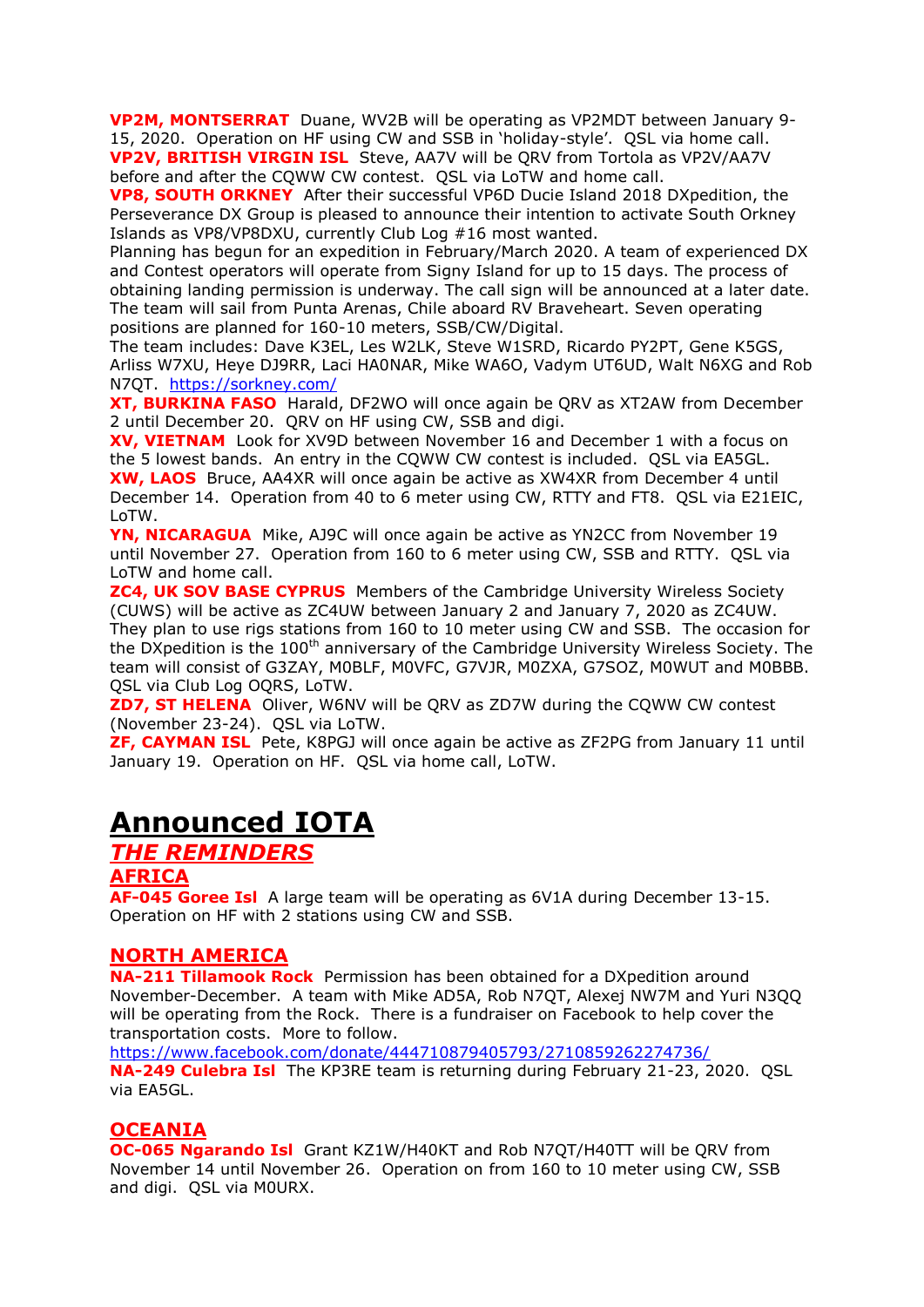**OC-142 Heron Isl** Steve, VK2IAY/4 will be operating between December 2 and December 9. Operation mainly on 20 meter using SSB. QSL via G0UIH.

# **Antarctic Bases**

**Halley VI Base** Between mid-December 2019 and mid-February 2020, Seba SQ1SGB will be active from Halley VI Base as CE9/SQ1SGB on 40 and 20 meter using SSB and digital modes during his spare time.

**Neumayer III Station** Felix, DL5XL will once again be active from Antarctica using callsign DP1POL. Activity is from January-February 2020 on HF bands, mainly in CW when time permits. QSL via DL1ZBO, LoTW.

**Neumayer III Station** Look for Roman, HB9HCF to be active from Neumayer III Station during the upcoming 2020 scientific research season. QRV on satellites and possibly HF bands QSL via DL5EBE.

**Wolf's Fang Camp** Oleg, UA1PBA is operating when time permits as ZS7ANF. QSL via RK1PWA. <http://www.waponline.it/zs7ant-a-new-antarctic-season-by-oleg-sakharov/>

# **Special calls**

# *THE NEWCOMERS*

**I, ITALY** Members of the 4U1GSC Amateur Radio Club will be active with as **4U25B** until the end August 2020. It draws attention to the 25<sup>th</sup> anniversary of the United Nations Logistics Base in Brindisi. QSL via 9A2AA direct or bureau. (TNX DXNL) **ON, BELGIUM** The ONZ Oost Kust Radioclub (ON6HC) celebrates the liberation of Knokke-Heist 75 years ago as **ON75CLM** (CLM – Canadian Liberation March) between November 1-3. An award is also available. QSL via ON6HC. (TNX DXNL)

**PA, THE NETHERLANDS** Members of the European DX Foundation based in the Netherlands will be celebrating the founding of their club 33 years ago with the following special event calls during November: **PA33EUDXF, PB33EUDXF, PC33EUDXF, PD33EUDXF, PE33EUDXF, PF33EUDXF, PG33EUDXF, PH33EUDXF,** and

**PI33EUDXF**. QSL via Club Log OQRS. (TNX DXNL)

**VE, CANADA VC3QOR** operates around the Casa Loma Day 2019 (Nov. 9), organised by The Queen's Own Rifles of Canada Regiment. QRV from November 2-9 on HF. QSL via VE3QVL. (TNX DXNL)

# *THE REMINDERS*

**CN, MOROCCO CN44MS** will be active on November 1-12 from Tan-Tan, this to celebrate the 44<sup>th</sup> anniversary of the so-called Marche Verte (Green March). QSL via RW6HS. (TNX 425DX)

**DL, GERMANY** Look for **DR30FKR** (DOK 30FRK) to celebrate 30 years of friendship between the Russian Komi Republic and the DARC district Ruhrgebiet. QRV until end 2019. QSL via bureau.

**DL, GERMANY DM19LGS** marks the 8<sup>th</sup> State Horticultural Show in

Frankenberg/Saxony during 2019 on HF and 2m/70cm with the special DOK 19LGS. QSL via bureau or via DG0ERS direct.

**DL, GERMANY** The German award hunters group DIG celebrates its 50<sup>th</sup> anniversary as **DR50DIG** (DIG #6477, DOK DIG). QRV until end 2019. QSL via bureau or direct via DH1PAL.

**DL, GERMANY** The special event station **DQ600UNI** celebrates the 600<sup>th</sup> anniversary of Rostock University during 2019; special DOK 600UNI until December. QSL via bureau and DL5KVV (d).

**DL, GERMANY DM775FLD** celebrates the founding of the town Friedland 775 years ago during 2019. QSL via bureau.

**DL, GERMANY** The special event calls **DM70GER** and **DL70BRD** celebrate Germany's Septuagennial Jubilee throughout the year. An award will be available as well. OSL for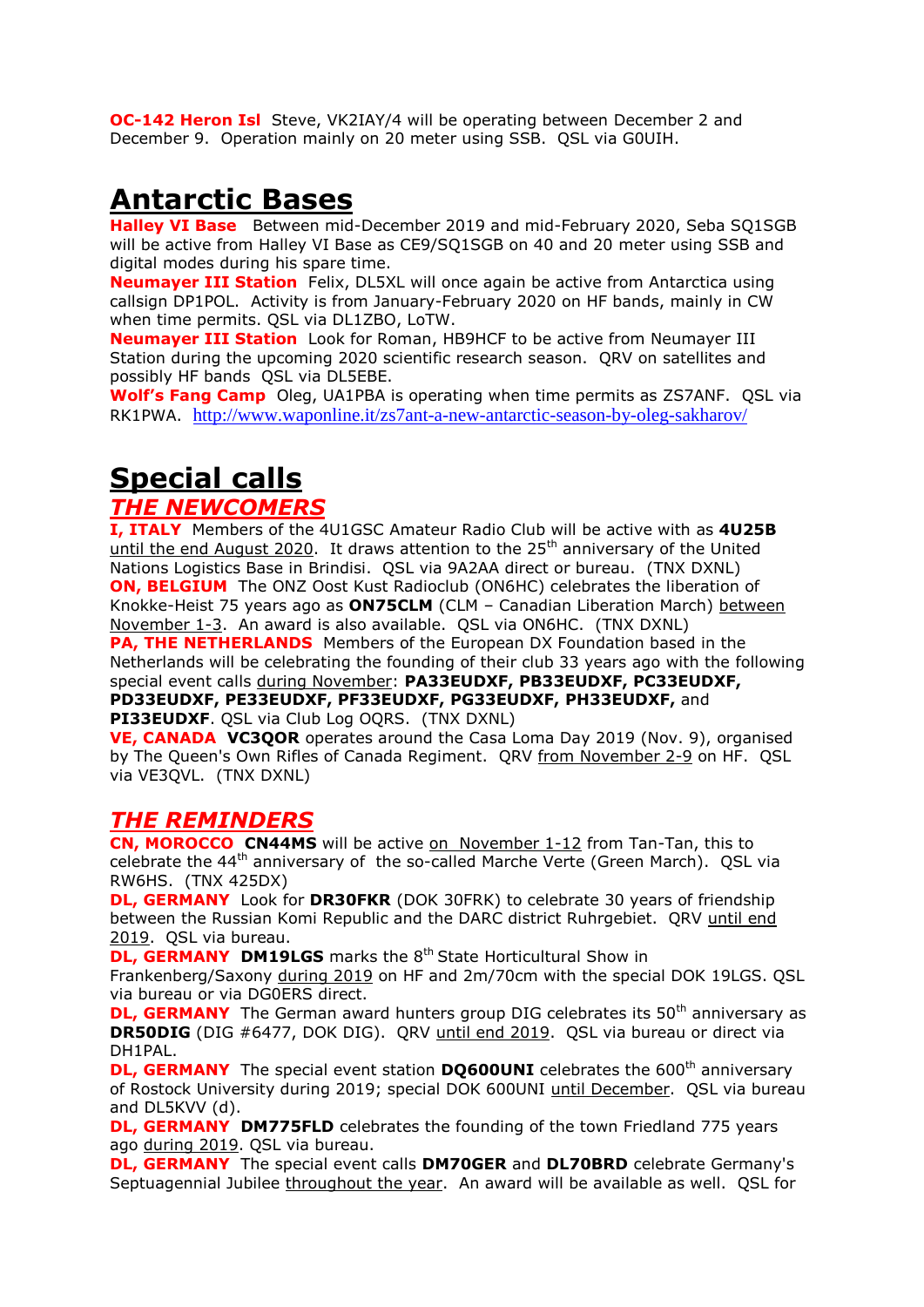DM70GER via M0SDV direct or Club Log OQRS, DL70BRD via DK1YH direct or bureau, Club Log OQRS.

**G, ENGLAND** Celebrating the British Amateur Radio Teledata Group's 60<sup>th</sup> anniversary, special call **GB60ATG** is used from the various DXCC Entities in the United Kingdom until end June 2020. QSL via M0OXO. Complete information on the event and the BARTG Diamond Jubilee Award can be found on<http://bartg.org.uk/wp/> (TNX 425DX)

**HB9, SWITZERLAND** During 2019 are the Swiss Amateur Stations allowed to use the prefix HB90 instead of HB9 and HB30 instead of HB3. This to celebrate the 90<sup>th</sup> anniversary of the Union Schweizerischer Kurzwellen Amateure.

**I, ITALY** ARI Fidenza will use a series of special callsigns throughout 2019 to honour twelve "Italian pioneers in radio engineering":

**II4VAL** (Giancarlo Vallauri) in November

**II4TIB** (Ugo Tiberio) in December.

See<http://www.arifidenza.it/> for complete information on the award. QSL via IQ4FE, bureau or direct.

**I, ITALY** Commemorating the 500<sup>th</sup> anniversary of the death of Leonardo da Vinci, ARI Vigevano is active as **IB2LV** until December 2. Leonardo worked in Vigevano for his patron Ludovico Sforza, and special event station IB2LV/p will be activated on 1, 15 and 22 September from sites strongly related to his work there. QSL via I2MYF, bureau or direct. A certificate will be available,<https://www.qrz.com/db/ib2lv>

**I, ITALY** The ARI Fidenza Club (IQ4FE) plans to honour Italian radio pioneers during 2019. In January, **II4VAL** points to Temistocle Calzecchi-Onesti. QSL via IQ4FE. <http://www.arifidenza.it/>

**JA, JAPAN** Members of the Inagi Amateur Radio Club (JR1YEU) are active as **8J130IV** until end 2019 to celebrate the  $130<sup>th</sup>$  anniversary of "Inagi Village". QSL via bureau. **LZ, BULGARIA** Once again Radio Club Blagovestnik (LZ1KCP) will use twelve special callsigns throughout 2019 to honour as many different Orthodox saints:

**LZ365BM** (November) and **LZ4408SPA** (December). QSL via bureau or direct to P.O. Box 36, 4300 Karlovo, Bulgaria. Details on the "All Saints 2019" award can be found at <http://www.lz1kcp.com/>

**OE, AUSTRIA** The special event station **OE19LAWN** remains active in the context of the Lower Austria State Exhibition until November 11. QRV on HF using SSB and FT8. QSL via OE3IPC, direct or bureau. (TNX 425DX)

**OH, FINLAND** The Finnish section of the International Police Association celebrates its 60th anniversary with the call **OG60IPA** throughout 2019. QSL via OH4MDY.

**OK, CZECH REP** Special call **OL75CARBON** marks the 75<sup>th</sup> anniversary of Operation Carbon, executed during World War II in the Protectorate of Bohemia and Moravia by Czech paratroopers trained in England. Activity until end November. QSL via OK2PXJ. (TNX 425DX)

**ON, BELGIUM** Celebrating the 18<sup>th</sup> birthday of Princess Elisabeth, Duchess of Brabant and future first-ever queen regnant of the Belgians, special call **OR0YAL** is active until December 25. All QSOs will be confirmed automatically via the bureau; direct cards via Club Log OQRS. Additionally, a large number of special OR18 callsigns (namely OR18AAA, OR18BDX, OR18BXE, OR18DIG,

**OR18DST**, **OR18ERA, OR18GTM, OR18HCC, OR18KTK, OR18LGE, OR18LLV, OR18LUS**, **OR18LVN, OR18MCL, OR18MLB, OR18NBT, OR18NOK, OR18NOL, OR18ONZ**, **OR18OSA, OR18OSB, OR18OST, OR18PHI, OR18RAT, OR18RSX, OR18SNW, OR18TLS, OR18TRA, OR18TRC, OR18TWS, OR18UBA, OR18WLD OR18WRA, OR18WTO** and OR18ZTM) will be operated by club stations, and individual radio amateurs will be allowed to replace their standard prefix ON with special prefix OR during the celebration period. The UBA will offer a number of certificates for working OR0YAL and the OR18 stations. (TNX ON4CAS)

**PA, THE NETHERLANDS PA75LIMBURG** commemorates the liberation of the province Limburg 75 years ago. QRV until March 2020. QSL via Club Log OQRS, PC8DB direct or bureau. (TNX 425DX).

**PA, THE NETHERLANDS** The Aviodrome Luchtvaart Museum (WW Loc. JO22sk) hosts the special event station **PH100ADL** until end 2019 to commemorate the first